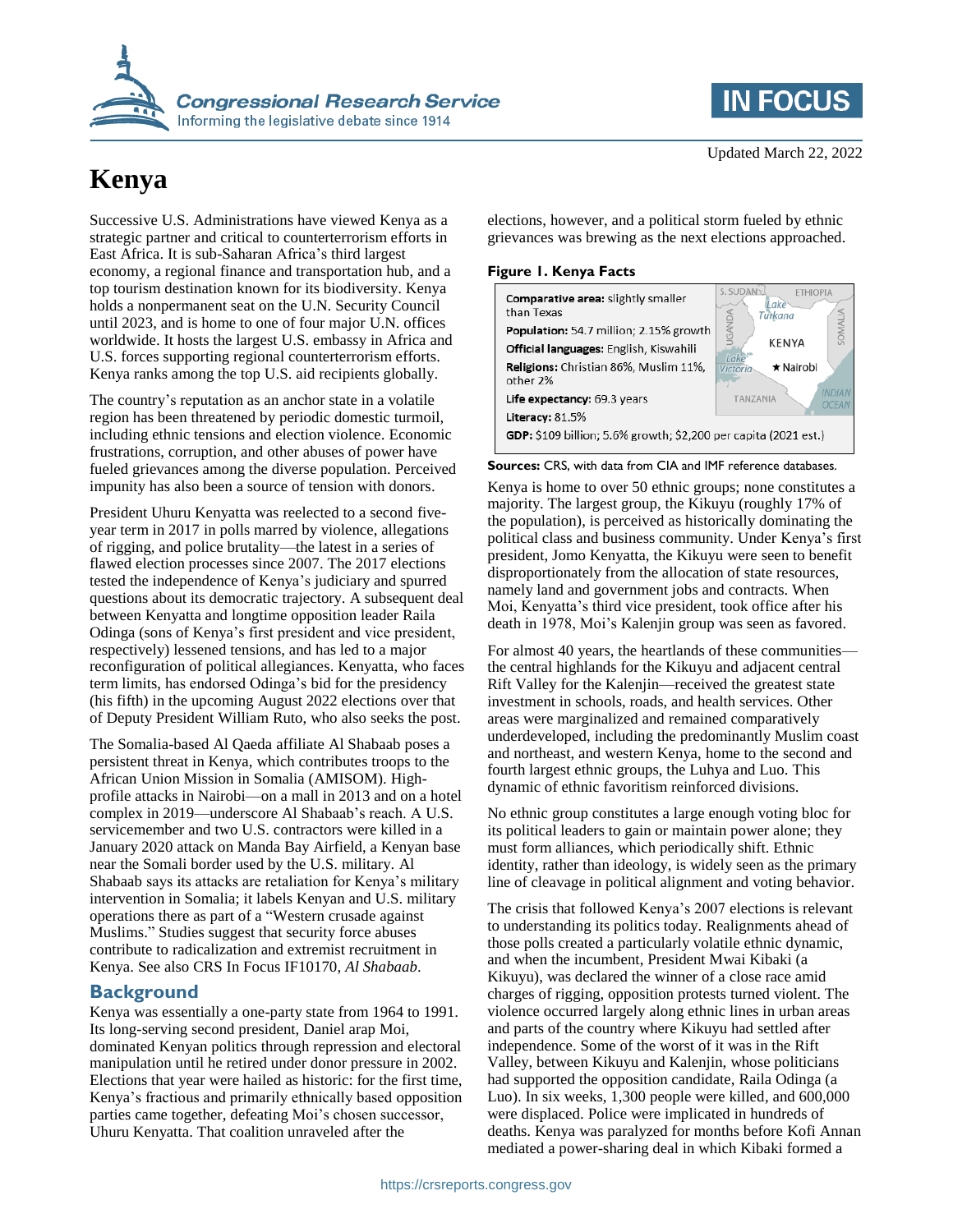coalition government with Odinga as prime minister. A commission of inquiry subsequently attributed the crisis to the manipulation of perceived ethnic marginalization by politicians and a culture of impunity, among other factors.

### **Kenya's ICC Cases**

When Kenya's parliament declined to establish a tribunal to prosecute the worst crimes from the post-election crisis, the commission of inquiry gave a list of key suspects to Annan, who presented them to the International Criminal Court (ICC) Prosecutor. The ICC confirmed charges against four people in 2012, including Kalenjin politician William Ruto and then-deputy Prime Minister Uhuru Kenyatta. Kenya's government objected to the cases, despite being an ICC state party. The cases were prominent in the 2013 elections, when Kenyatta and Ruto—on opposing sides in 2007—ran together on a presidential ticket. They portrayed the cases as a Western conspiracy and emblematic of racial bias by the ICC. Voting largely followed ethnic lines in 2013, but the Kikuyu-Kalenjin combination on one ticket reduced prospects for violence. It was a close race: Kenyatta avoided a runoff, against Odinga, by less than 1% of votes.

The ICC trials were plagued by witness intimidation and political interference. The Prosecutor ultimately withdrew the charges against Kenyatta and Ruto, citing insufficient evidence. Neither was acquitted, leaving the possibility of new charges, but allowing them to run for reelection.

### **The 2017 Elections and The Handshake**

Elections in 2017 were a major test for Kenya's political institutions. Amid a polarized political landscape, several scandals rocked the electoral board. Civil society, election monitors, and the opposition raised concerns about ballot procurement, the voters' roll, and the murder of an election official who oversaw the results-transmission technology. Election monitors gave the voting and counting processes positive reviews, but noted issues with the transmission and tallying of results. When Kenyatta was declared the winner, Odinga and the opposition went to Kenya's Supreme Court, which nullified the presidential result in a landmark ruling. The court ordered a fresh election, citing "irregularities and illegalities" in the transmission of results that "affected the integrity of the poll." The justices faced threats, including from senior officials. Odinga boycotted the re-run. Turnout dropped roughly by half, and Kenyatta won by 98%.

The opposition contested Kenyatta's legitimacy into 2018 and held a mock inauguration to name Odinga "the people's president." The government termed it treasonous, cut media coverage and arrested some opposition figures. Authorities ignored court orders countering the crackdown, leading the chief justice and his predecessor to issue public warnings about threats to judicial independence and the rule of law.

Kenyatta and Odinga declared a surprise deal, dubbed "the Handshake," to end the standoff in March 2018, and they launched an initiative to "foster national cohesion." This eased tensions between the government and opposition, but friction within the ruling coalition rose as it became increasingly apparent that Ruto did not enjoy Kenyatta's support to succeed him. Ruto's allies accused Kenyatta of pursuing an anticorruption drive that disproportionately targeted politicians linked to the deputy president, and Ruto has since characterized the Handshake as a betrayal. In March 2022, Kenyatta officially endorsed Odinga. Ruto's

ICC case could reemerge as an issue during the elections: the ICC trial of a lawyer accused of witness tampering in the Kenya cases, purportedly "for the benefit of, and in collaboration with" Ruto, began in early 2022.

#### **Refugees in Kenya**

Kenya currently hosts roughly 540,000 refugees (76% are women and children), including over 286,000 Somalis and 136,000 South Sudanese. The government has periodically threatened to close the refugee camps since 2015, citing security concerns, particularly with the largest camp complex, Dadaab, which primarily hosts Somali refugees. A Kenyan court blocked Dadaab's closure in 2016, calling it discriminatory and unconstitutional. Kenya revived the threat in 2019, and in 2021 told the U.N. Refugee Agency (UNHCR) that it would expel camp residents if UNHCR did not devise a plan to close them by June 2022. While a plan for the camps' closure now exists, humanitarians say returns to Somalia and South Sudan are not sustainable and have urged Kenya to offer refugees durable solutions.

### **The Economy**

Kenya is one of Africa's fastest growing economies, though the economic slowdown as a result of COVID-19 caused significant hardship. Agriculture is the backbone of the economy, but real estate and manufacturing have also driven growth. Kenya has a vibrant telecom industry that is a global pioneer in mobile banking technology. Under his ambitious economic agenda, President Kenyatta sought to improve the business environment and attract foreign investment, including from China, which is financing major infrastructure projects. Kenya's debt, of which China holds a growing share, rose from 42% when Kenyatta took office to 70% of GDP in late 2021. Development challenges persist: Kenya has made limited progress in reducing extreme poverty, food insecurity, and maternal mortality.

## **U.S. Policy and Assistance**

U.S.-Kenya ties have been historically close, but human rights, governance, and corruption concerns sometimes complicate the relationship. The Trump and Kenyatta Administrations took steps to improve relations, and agreed to a "Strategic Partnership" during Kenyatta's White House visit in 2018. Economic and counterterrorism cooperation were discussed during the visit, and nearly \$900 million in commercial deals were announced. Direct flights, once blocked over security concerns, started in late 2018. U.S-Kenya free trade agreement (FTA) negotiations began in 2020, but are on hold as the Biden Administration reviews its trade policy priorities. See CRS In Focus IF11526, *U.S.- Kenya FTA Negotiations*. Kenya was Secretary of State Antony Blinken's first stop on his first official trip to Africa in late 2021. Kenya's current role on the U.N. Security Council has presented opportunities for collaboration on shared interests, including on Ethiopia and Ukraine.

Kenya is routinely among the largest recipients of U.S. foreign aid and is a top recipient of U.S. security assistance in Africa. It received over \$560 million in FY2020 bilateral aid, most of it focused on health programs; the FY2022 request includes over \$505 million for Kenya. Security force abuses, including in the context of anti-terrorism efforts, have posed challenges for security cooperation. Alongside State Department-managed military aid, the